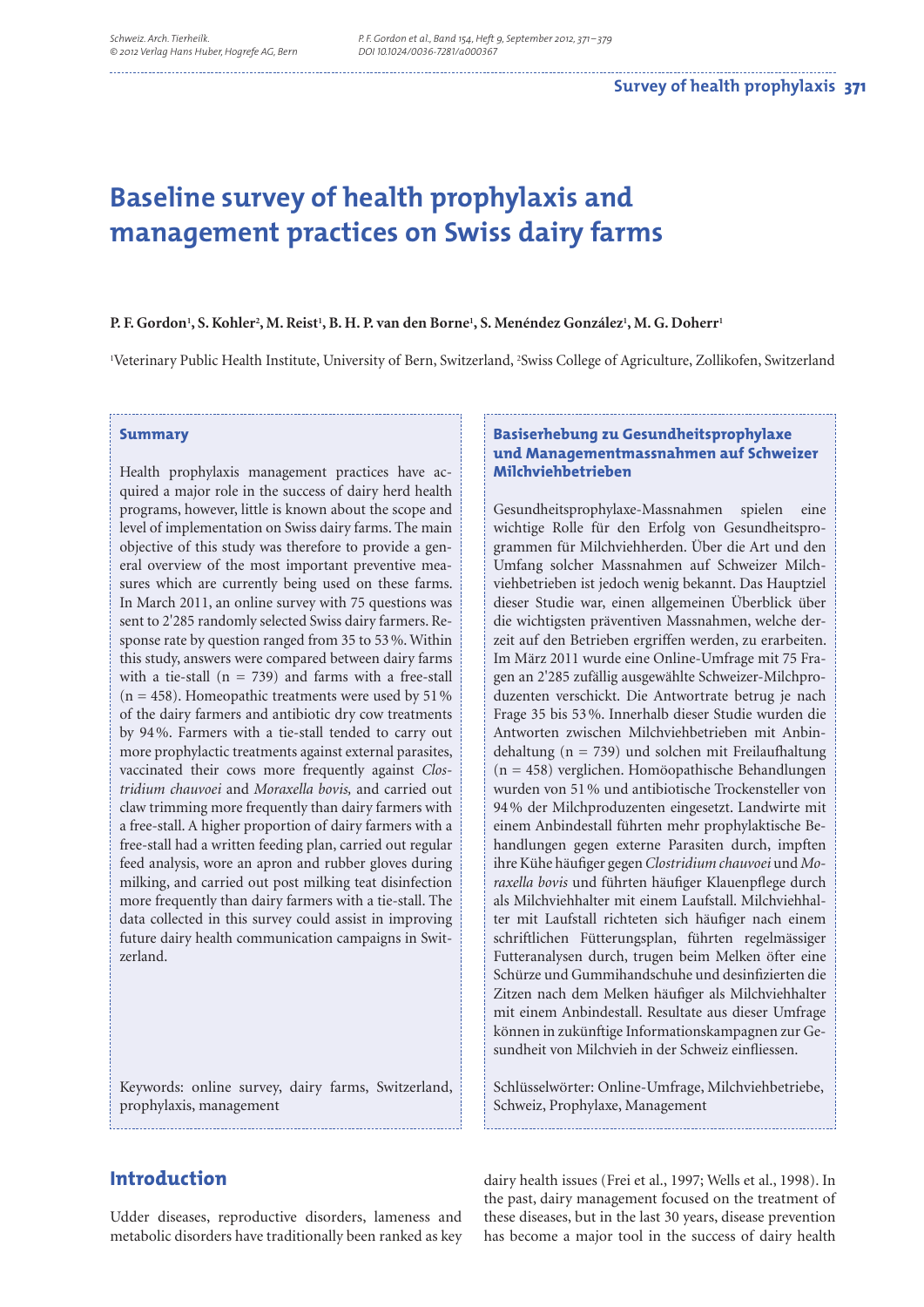programs (LeBlanc et al., 2006). These veterinary preventive measures together with management programs have proven to be a highly profitable investment for dairy farmers (Heider et al., 1980; Williamson, 1980).

In the United States, information on preventive measures is regularly collected for different livestock species through national monitoring systems. These surveys collect, analyze and disseminate information regarding animal health, management and productivity (Hueston, 1990). This type of data is essential as it helps farmers to take decisions regarding housing, nutrition and general farm management, and it allows policy makers and veterinarians to improve and develop animal health preventive programs. However, at present little data is available for Switzerland on how consistently and effectively the various preventive measures are implemented on each farm. The main reasons are that (1) these measures are carried out individually by each farmer and (2) there is currently no governmental or veterinary institution in Switzerland which regularly collects such information. The main objective of this survey was to provide a more general overview of the main preventive veterinary measures which are currently being used by Swiss dairy farmers. The identification of possible management deficiencies, and significant differences between tie-stall and free-stall housing systems was also addressed in this paper.

## **Animals, Material and Methods**

## **Target population and sample**

Swiss dairy farms, which regularly marketed milk during 2010 and with a minimum of 11 dairy cows, were considered for this study. Seasonal alpine pasture holdings were excluded. The final target population included 22'141 dairy farms with an average herd size of 24 dairy cows. The approximate sample size needed to estimate proportions between 40 and 60 % with 5 % absolute error and 99% confidence was derived using Win Episcope 2 software. Considering an expected response rate of 30 %, at least 2'200 surveys had to be sent. Eventually, a stratified random sample of 2'285 dairy farms (with stratum sample sizes proportional to the cantonal population size) was drawn from the available sampling frame using computer-generated random numbers.

## **Questionnaire design**

The questionnaire was developed and evaluated by a group of experts which included dairy farmers, agricultural advisors, veterinarians and policy makers. A group of 40 students from the Swiss College of Agriculture with a dairy farming background contributed to the final validation of the questionnaire. Five different sections gathered information regarding general farm management, feeding practices, reproductive management, udder health and

demographic data. The questionnaire included a total of 75 questions, out of which 47 were closed, 24 where semiclosed and 4 were open-ended. All questions referred to management practices performed in 2010. The online questionnaire was developed in German, French and Italian within the open source survey application LimeSurvey (www.limesurvey.org). A copy of the questionnaire is available upon request from the corresponding author.

## **Data collection**

The online questionnaire tool was used for sending personalised emails with the link to the online questionnaire and for the collection of all responses. An informative advertisement campaign explaining the project was published in several dairy production magazines and on websites 1 week before the questionnaire was sent out (March 2011). Two follow up reminder emails were sent to all non-responders 2 and 3 weeks after the initial sending. The final reminder included a deadline for returning the questionnaire, which was set at 6 weeks after the first email had been sent. To increase the response rate, a prize lottery was organised among those farmers that completed the survey, and summary results were agreed to be sent to all participants at the end of the data collection phase.

#### **Statistical analyses**

Responses were downloaded from the survey tool in a data table format (MS Excel). Data analysis was performed using the NCSS 2007 statistical software package. Categorical variables were described using counts and proportions while quantitative variables were presented as medians and  $10^{th}-90^{th}$  percentile ranges. Cross tabulations and *X*<sup>2</sup> tests were used to obtain frequencies and associated P-values for the differences between farms with a tie-stall and farms with a free-stall. P-values  $\leq 0.05$  were regarded as statistically significant.

## **Results**

#### **Response rate**

Of the 2'285 dairy farmers invited to participate in the online questionnaire 1'065 (47 %) completed the survey. Another 236 farmers started the online questionnaire but only completed some of the questions. As all questions were optional, the response rate for each question varied from 35 to 53 %. The completed questionnaires response rate for each language was German 46 %, French 46 % and Italian 53 %.

### **Demographic composition of the sample**

The age of the respondents ranged from 22 to 77 years (median 44). Farmers with a free-stall had a higher agricultural education and attended continual agricultural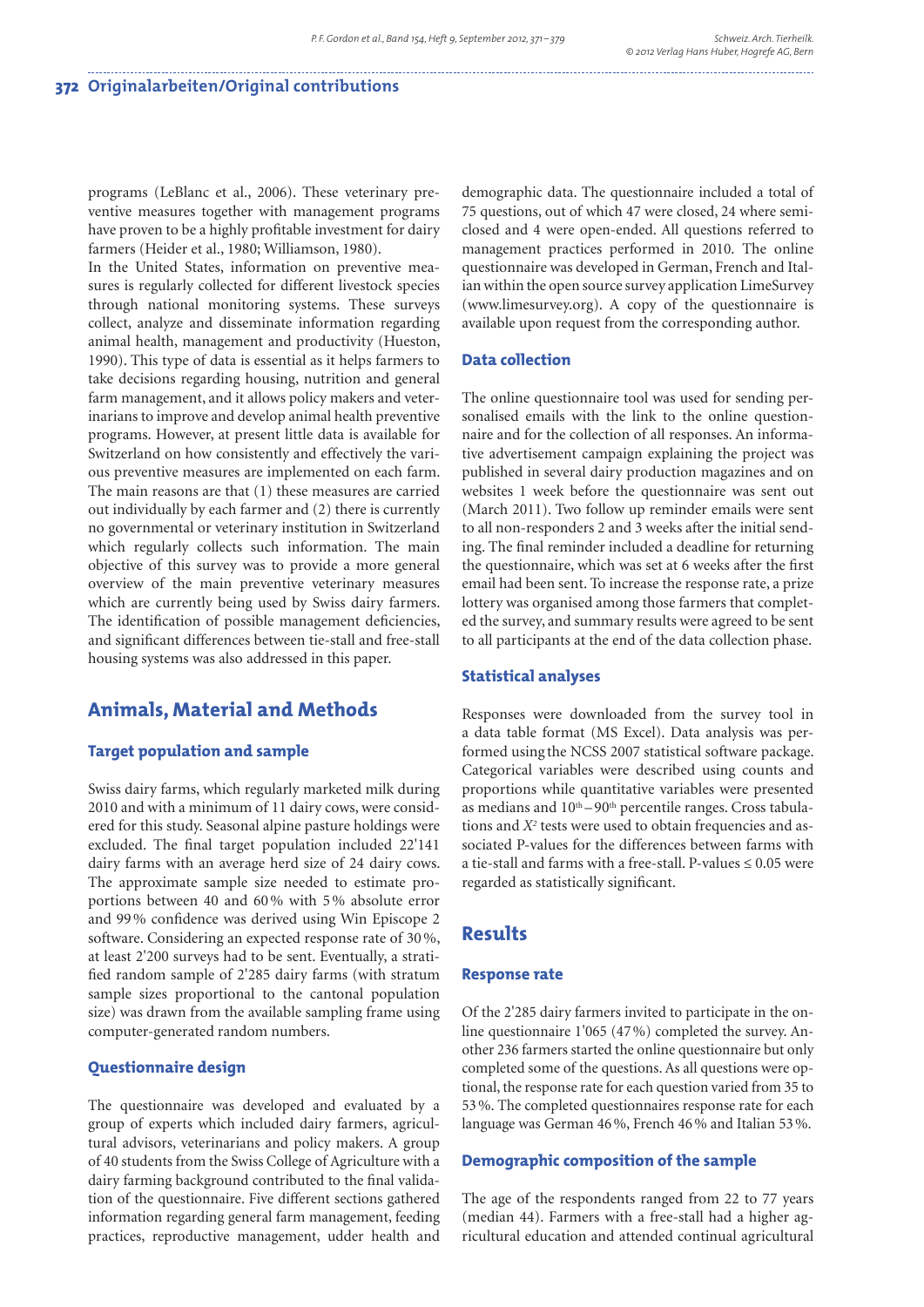training more frequently than farmers with a tie-stall (P < 0.001). Farmers with a free-stall also showed more interest in taking part in future studies (74 %) as opposed to farmers with a tie-stall  $(61\%, P < 0.001)$ .

## **Farm characteristics**

The majority of farms 739/1'197 (62 %) had tie-stalls when compared to free-stalls. Farms with tie-stalls were significantly more abundant in mountainous production zones, had fewer cows and were less frequently organic (Tab. 1). In addition, farms with a tie-stall used closed stalls, mats to cover the lying surface, and sawdust as bedding material more frequently than farms with a free-stall. Pipeline milking was the most frequently used milking system in farms with a tie-stall and herringbone milking parlours in farms with a free-stall. The number of milking units per farm ranged from 1 to 17 (median 3).

*Table 1*: Characteristics of Swiss dairy farms with > 10 cows (in 2010).

| <b>Variable (number of responses)</b> | <b>Dairy farms</b><br>n (%) | <b>Free-stalls</b><br>n (%) | <b>Tie-stalls</b><br>n (%) | $X^2$<br><b>P-values</b> |
|---------------------------------------|-----------------------------|-----------------------------|----------------------------|--------------------------|
| Production zone (1063)                |                             |                             |                            |                          |
| Mountain                              | 372 (34.9)                  | 110(26.7)                   | 248 (40.9)                 | < 0.001                  |
| Hill                                  | 186(17.4)                   | 70 (17.0)                   | 108(17.8)                  |                          |
| Valley                                | 505 (47.4)                  | 231(56.2)                   | 249 (41.1)                 |                          |
| Number of cows (1069)                 |                             |                             |                            |                          |
| $11 - 25$                             | 264(24.6)                   | 93(22.6)                    | 354 (56.3)                 | < 0.001                  |
| $26 - 40$                             | 422 (39.4)                  | 155(37.7)                   | 225(35.8)                  |                          |
| $41 - 55$                             | 206 (19.2)                  | 97 (23.6)                   | 39 (6.2)                   |                          |
| > 56                                  | 177(16.5)                   | 66 (16.0)                   | 10(1.5)                    |                          |
| Type of farming (1204)                |                             |                             |                            |                          |
| Conventional                          | 1083 (90.0)                 | 385 (84.4)                  | 690 (93.4)                 | 0.001                    |
| Organic                               | 121(10.0)                   | 71 (15.6)                   | 49(6.6)                    |                          |
| Type of stall (1200)                  |                             |                             |                            |                          |
| Closed/warm stall                     | 839 (70.0)                  | 114(25.1)                   | 717 (97.4)                 | < 0.001                  |
| Open/cold stall                       | 361(30.0)                   | 341 (74.9)                  | 19(2.6)                    |                          |
| Lying surface (1161)                  |                             |                             |                            |                          |
| Rubber mat                            | 654 (56.3)                  | 33(7.9)                     | 615(83.7)                  | < 0.001                  |
| Comfort mat                           | 126(10.8)                   | 60 (14.4)                   | 65(8.8)                    |                          |
| No mat                                | 381 (32.8)                  | 324 (77.7)                  | 55(7.5)                    |                          |
| Type of bedding substrates (1202)     |                             |                             |                            |                          |
| Chopped straw                         | 685 (56.9)                  | 259(56.8)                   | 420(57.0)                  | 0.94                     |
| Straw                                 | 507(42.1)                   | 120(26.3)                   | 381 (51.7)                 | < 0.001                  |
| Sawdust                               | 234 (19.4)                  | 42(9.2)                     | 189 (25.6)                 | < 0.001                  |
| Dry manure and straw                  | 167(13.8)                   | 130(28.5)                   | 37(5.0)                    | < 0.001                  |
| Hydrated lime and straw               | 99 (8.2)                    | 80 $(17.5)$                 | 19(2.6)                    | < 0.001                  |
| Wood shavings                         | 25(2.0)                     | 2(0.4)                      | 22(3.0)                    | 0.002                    |
| Sand                                  | 2(0.1)                      | 2(0.4)                      |                            | 0.07                     |
| Other: Hydrated lime                  | 30(2.4)                     | 10(2.1)                     | 20(2.7)                    | < 0.001                  |
| Other: Compost                        | 6(0.4)                      | 6(1.3)                      |                            | < 0.001                  |
| Milking system (1193)                 |                             |                             |                            |                          |
| Pipeline milking                      | 536 (44.8)                  | 42(9.3)                     | 475 (66.8)                 | < 0.001                  |
| Bucket milking                        | 242 (20.2)                  | 5(1.1)                      | 233 (32.7)                 |                          |
| Herringbone milking parlour           | 174 (14.5)                  | 168 (37.3)                  | 2(0.3)                     |                          |
| Tandem milking parlour                | 162(13.5)                   | 157 (34.9)                  | 1(0.1)                     |                          |
| Side-by-side milking parlour          | 61(5.1)                     | 60(13.3)                    |                            |                          |
| Robot                                 | 17(1.4)                     | 17(3.8)                     |                            |                          |
| Rotary milking parlour                | 1(0.1)                      | 1(0.2)                      |                            |                          |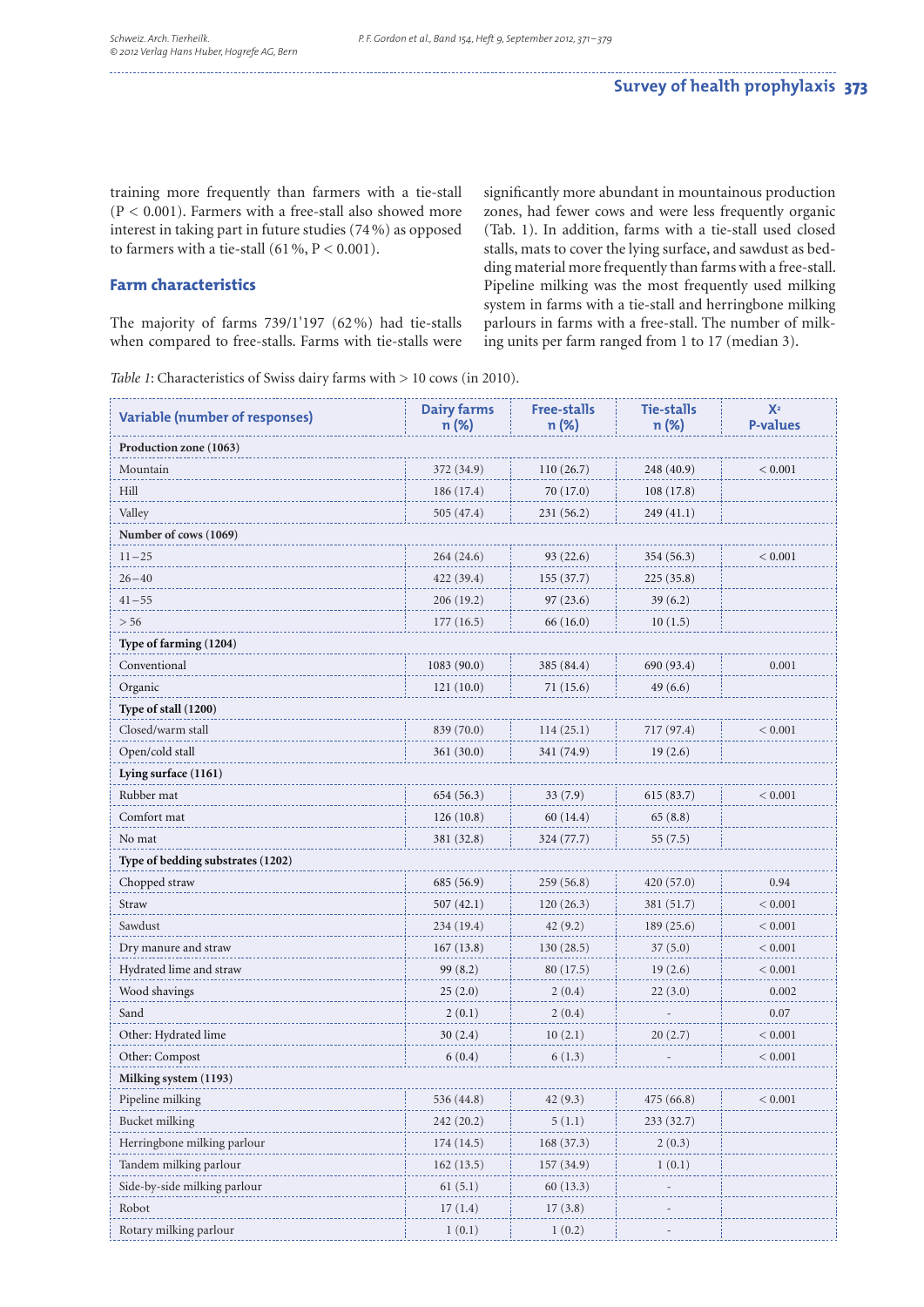#### **General farm health prophylactic measures**

*Clostridium chauvoei* and *Moraxella bovis* vaccines, prophylactic treatments against external parasites, and regular claw trimming (at least twice a year) were management practices which were more frequently used on farms with tie-stalls than on farms with free-stalls (Tab. 2). The most frequently used dairy cattle replacement system was own rearing (86 %). Over 61 % of the farmers reported that they occasionally bought in new cows. Before purchasing a cow, 44 % of the farmers carried out a California Mastitis Test (CMT), 35 % checked the somatic cell count data from the breeding associations, 32 % checked the claw condition, and 10 % took milk samples for bacteriological culturing. The measures taken after purchase included the CMT (80 %), milking the cows separately or last (22 %), taking samples for bacteriological culturing (7 %), and isolation of newly introduced cows (3 %). Homeopathic treatments were regularly used by 12 % of the farmers and occasionally by 39 %. Herbal medicine treatments were regularly used by 5 % of the farmers and occasionally by 52 %.

The use of these alternative treatments was higher on organic farms (P < 0.001).

## **Feeding management and metabolic disorders prophylaxis**

More dairy farmers with a free-stall had a written feeding plan, carried out feed analysis, monitored the fat/protein ratio in milk, used Body Condition Scoring, and reported less often an increase in body condition over the dry period than dairy farmers with a tie-stall (Tab. 3). Most of the farmers gave different feed rations to lactating and dry cows. The number of concentrate intakes per day was higher in free-stalls (median 4,  $10<sup>th</sup>-90<sup>th</sup>$  percent interval  $2-10$ ) than in tie-stalls  $(2, 2-4, P < 0.001)$ . Ketosis prophylactic measures included providing transit feed before calving (84 %), providing propylene glycol supplements before or after calving (55 %), performing urine or milk ketone test strip controls (49 %), providing buffer supplements such as sodium bicarbonate (26 %), and giving yeast supplements after calving (21 %). Milk fever prophylactic measures included giving calcium supplements

*Table 2*: General health prophylactic measures of Swiss dairy farms with  $> 10$  cows (in 2010).

| <b>Variable (number of responses)</b>         | <b>Dairy farms</b><br>$n (\%)$ | <b>Free-stalls</b><br>n (%) | <b>Tie-stalls</b><br>n (%) | $X^2$<br><b>P-values</b> |  |
|-----------------------------------------------|--------------------------------|-----------------------------|----------------------------|--------------------------|--|
| Vaccination (1170)                            |                                |                             |                            |                          |  |
| Bluetongue virus (BTV-8)                      | 834 (71.2)                     | 308 (68.9)                  | 520 (72.8)                 | 0.15                     |  |
| Dyctiocaulus viviparous                       | 249 (21.2)                     | 94(21.0)                    | 153(21.4)                  | 0.87                     |  |
| Clostridium chauvoei                          | 109(9.3)                       | 28(6.3)                     | 81 (11.3)                  | 0.003                    |  |
| Ringworm                                      | 71(6.0)                        | 31(6.9)                     | 40(5.6)                    | 0.35                     |  |
| Moraxella bovis                               | 55 $(4.7)$                     | 10(2.2)                     | 45(6.3)                    | 0.001                    |  |
| Escherichia coli, Rotavirus, Coronavirus      | 54(4.6)                        | 28(6.3)                     | 25(3.5)                    | 0.02                     |  |
| No vaccination                                | 233(19.9)                      | 94(21.0)                    | 137(19.2)                  | 0.44                     |  |
| Parasite control measures (1179)              |                                |                             |                            |                          |  |
| Prophylactic treatment for internal parasites | 597 (50.6)                     | 217(48.5)                   | 376 (51.9)                 | 0.25                     |  |
| Prophylactic treatment for external parasites | 334 (28.3)                     | 85 (19.0)                   | 246(34.0)                  | ${}< 0.001$              |  |
| Slaughterhouse condemnations are monitored    | 231(19.5)                      | 114(25.5)                   | 117(16.2)                  | < 0.001                  |  |
| Grazing management                            | 226(19.1)                      | 86 (19.2)                   | 138(19.1)                  | 0.93                     |  |
| No measures                                   | 303 (25.7)                     | 119(26.6)                   | 182(25.1)                  | 0.57                     |  |
| Lameness control measures (1189)              |                                |                             |                            |                          |  |
| Stall flooring kept dry                       | 604(50.8)                      | 129(28.5)                   | 471 (64.8)                 | ${}< 0.001$              |  |
| Regular lameness control checks               | 603(50.7)                      | 224(49.4)                   | 375(51.6)                  | 0.47                     |  |
| Yearly claw trimming                          | 576 (48.4)                     | 245(54.0)                   | 327 (44.9)                 | 0.001                    |  |
| Regular claw trimming (at least twice a year) | 543 (45.6)                     | 149 (32.8)                  | 390 (53.6)                 | ${}_{0.001}$             |  |
| Own claw trimming immobilizing system         | 489(41.1)                      | 226(49.9)                   | 258(35.5)                  | ${}< 0.001$              |  |
| Feed supplements (e.g. biotin)                | 481 (40.4)                     | 180(39.7)                   | 299(41.1)                  | 0.63                     |  |
| Disinfectant treatments available             | 375(31.5)                      | 131(28.9)                   | 240(33.0)                  | 0.14                     |  |
| Regular claw cleaning                         | 80(6.7)                        | 44(9.7)                     | 36(5.0)                    | 0.001                    |  |
| Regular foot baths                            | 25(2.1)                        | 17(3.8)                     | 8(1.1)                     | 0.002                    |  |
| No prophylactic control measures              | 108(9.0)                       | 59(13.0)                    | 49(6.7)                    | < 0.001                  |  |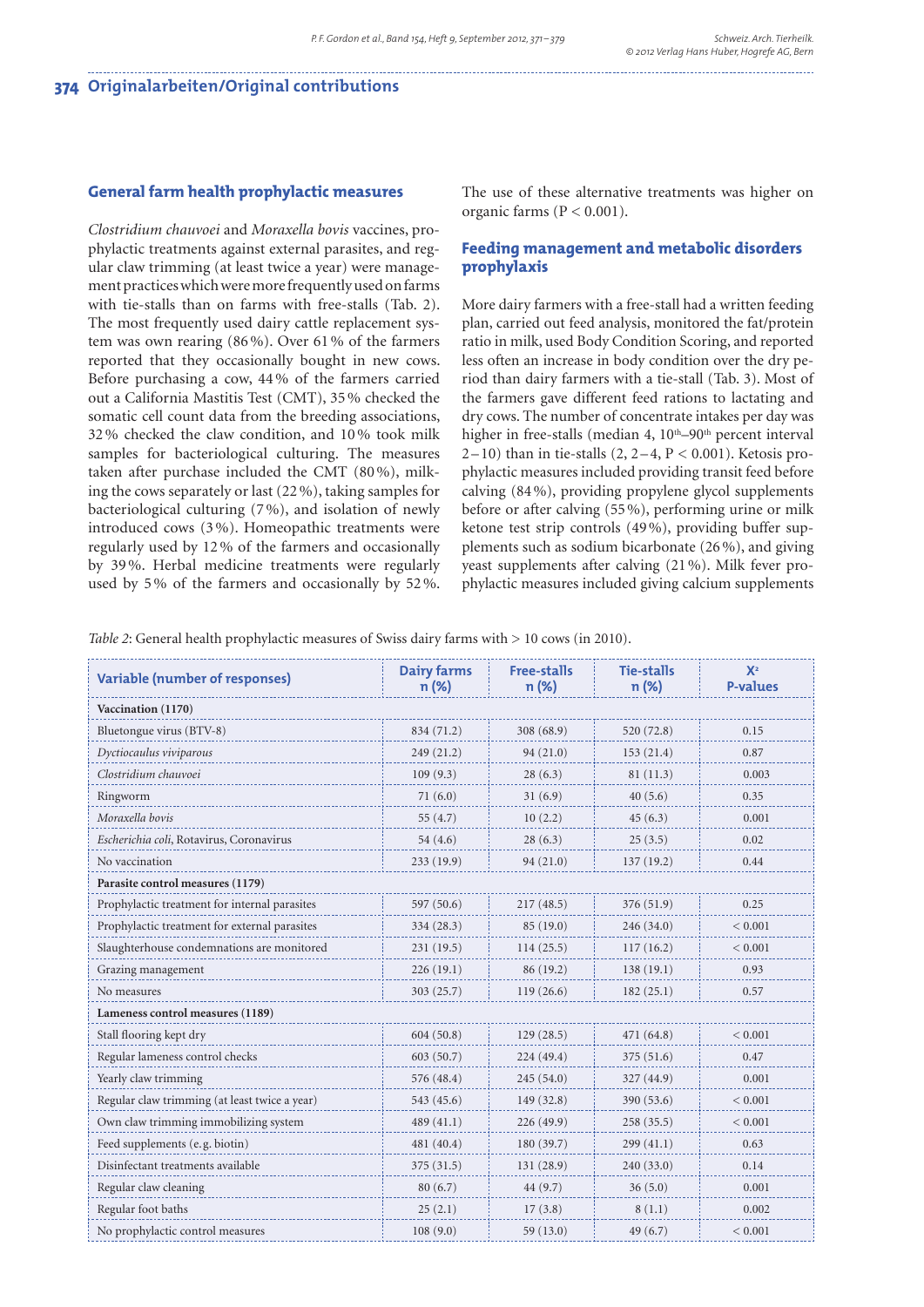| <b>Variable (number of responses)</b>          | <b>Dairy farms</b><br>$n(\%)$ | <b>Free-stalls</b><br>n (%) | <b>Tie-stalls</b><br>n (%) | $X^2$<br><b>P-values</b> |
|------------------------------------------------|-------------------------------|-----------------------------|----------------------------|--------------------------|
| Written feeding plan (1039)                    |                               |                             |                            |                          |
| Yes                                            | 449 (43.2)                    | 230(57.2)                   | 206(34.0)                  | ${}_{0.001}$             |
| No                                             | 590 (56.8)                    | 172(42.8)                   | 399(66.0)                  |                          |
| Feed analysis (1051)                           |                               |                             |                            |                          |
| Yes                                            | 684 (65.0)                    | 301 (73.4)                  | 367(60.2)                  | ${}< 0.001$              |
| No                                             | 367(35.0)                     | 109(26.6)                   | 243 (39.8)                 |                          |
| Fat/protein ratio in milk is monitored (1066)  |                               |                             |                            |                          |
| Yes                                            | 930 (87.2)                    | 378 (91.3)                  | 524 (84.4)                 | 0.004                    |
| No                                             | 136(12.7)                     | 36(8.7)                     | 97(15.6)                   |                          |
| Body Condition Score is monitored (1010)       |                               |                             |                            |                          |
| Yes                                            | 313(31.0)                     | 157(39.6)                   | 144 (24.7)                 | < 0.001                  |
| No                                             | 697(69.0)                     | 239(60.4)                   | 438 (75.3)                 |                          |
| Body condition of dairy cows at calving (1056) |                               |                             |                            |                          |
| Higher than at drying off (fat build-up)       | 483(45.0)                     | 165(40.1)                   | 304(49.5)                  | ${}< 0.001$              |
| The same as at drying off                      | 458 (42.7)                    | 207(50.3)                   | 240 (39.0)                 |                          |
| Lower than at drying off (fat breakdown)       | 66(6.1)                       | 27(6.5)                     | 34(5.5)                    |                          |
| I do not know                                  | 49(4.5)                       | 12(2.9)                     | 36(5.8)                    |                          |
| Feed ration for dairy cows (1086)              |                               |                             |                            |                          |
| Different for lactating and dry cows           | 864 (79.5)                    | 337 (80.6)                  | 498 (78.5)                 | 0.41                     |
| Different for different production groups      | 272(25.0)                     | 59(14.1)                    | 201(31.7)                  | ${}< 0.001$              |
| Different for each cow                         | 168(15.4)                     | 73(17.5)                    | 92(14.5)                   | 0.19                     |
| The same for all cows                          | 105(9.6)                      | 52(12.4)                    | 52(8.2)                    | 0.02                     |

*Table 3*: Feeding practices of Swiss dairy farms with > 10 cows (in 2010).

at calving (88 %), providing vitamin D supplements before calving (53 %), providing feed high in phosphorus and low in calcium at the end of the lactation or before calving (48 %), and reducing the pH of the ration with organic acids during the last 2 weeks before calving (13 %). Hypomagnesaemia prophylactic measures included feeding hay before grazing (93 %) and giving magnesium supplements in spring/autumn (79 %).

## **Reproductive management and reproductive disorders prophylaxis**

Ease of calving and fertility of the dam were breeding values that were more important when selecting a bull for artificial insemination for farmers with a tie-stall than for farmers with a free-stall (Tab. 4). An oestrus calendar was used by 91 % of the farmers. Farmers with a free-stall tended to carry out more heat detection checks per day (median 3, 10<sup>th</sup>–90<sup>th</sup> percent interval 2 – 5) than farmers with a tie-stall  $(3, 2-4, P = 0.007)$ . Heat signs or techniques such as changes in the milk production or the use of activity meters were more frequently used by farmers with a free-stall. In order to improve the fertility rate, feed supplements such as selenium and vitamin E were given to cows on 66 % of the farms. The majority of farmers carried out pregnancy checks on all cows and provided clean bedding material at calving. The median voluntary waiting period was 50  $(35 - 65)$  days.

## **Udder health management and mastitis prophylaxis**

The drying off method most frequently applied was gradual cessation of milking as opposed to abrupt cessation (Tab. 5). Blanket antimicrobial dry cow therapy was used on 56 % of the farms. The application of internal teat sealants at drying off was used on 19 % of the farms, out of which a higher proportion were farms with free-stalls. The use of an apron, rubber gloves, and regular hand cleaning during milking were practices that were more frequently conducted by farmers with a freestall. Teat cleaning was carried out on most farms before fore-milking. The materials most frequently used for teat cleaning were wet towels with disinfectant, single use paper and wood wool. Most farmers (63 %) used fresh teat cleaning materials after each cow. Post milking teat disinfection was carried out more frequently on farms with a free-stall. After milking, 47 % of the farmers took special measures to prevent the cows from lying down. Cows with a positive CMT were milked last on 47 % of the farms.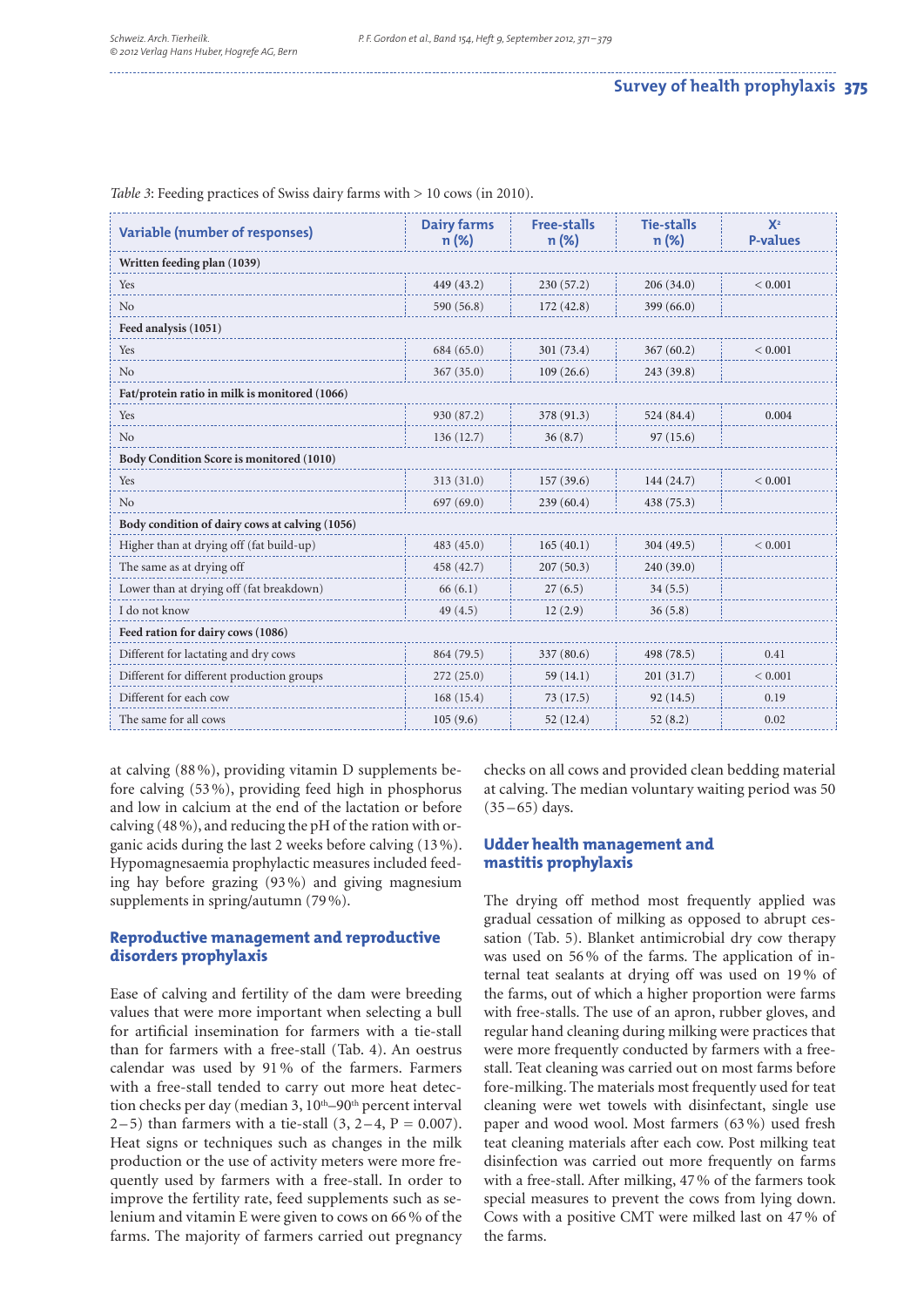## **376 Originalarbeiten/Original contributions**

| <b>Variable (number of responses)</b>                                              | Dairy farms<br>$n (\%)$ | <b>Free-stalls</b><br>n (%) | <b>Tie-stalls</b><br>n (%) | $X^2$<br><b>P-values</b> |
|------------------------------------------------------------------------------------|-------------------------|-----------------------------|----------------------------|--------------------------|
| Three most important characteristics when selecting a bull for insemination (1093) |                         |                             |                            |                          |
| Fat or protein content in milk                                                     | 634 (58.0)              | 245 (57.9)                  | 376 (58.4)                 | 0.88                     |
| Somatic cell count in milk                                                         | 516 (47.2)              | 214(50.6)                   | 286 (44.4)                 | 0.04                     |
| Milk yield                                                                         | 494 (45.2)              | 202 (47.8)                  | 277 (43.0)                 | 0.12                     |
| Exterior (format, udder )                                                          | 395 (36.1)              | 157(37.1)                   | 232 (36.0)                 | 0.71                     |
| Ease of calving                                                                    | 300 (27.4)              | 89 (21.0)                   | 205 (31.8)                 | < 0.001                  |
| Length of productive life                                                          | 234 (21.4)              | 115(27.2)                   | 117(18.2)                  | ${}< 0.001$              |
| Milking speed/persistence of lactation                                             | 177(16.1)               | 75(17.7)                    | 96 (14.9)                  | 0.21                     |
| Fertility of the dam (e.g. non-return rate)                                        | 149 (13.6)              | 44 (10.4)                   | 101(15.7)                  | 0.01                     |
| Total merit values                                                                 | 125(11.4)               | 41(9.7)                     | 79 (12.3)                  | 0.19                     |
| Beef production                                                                    | 71(6.5)                 | 20(4.7)                     | 50(7.8)                    | 0.05                     |
| Three most important heat-detection signs/techniques (1095)                        |                         |                             |                            |                          |
| Immobility reflex                                                                  | 958 (87.6)              | 395 (93.4)                  | 540 (83.9)                 | ${}_{0.001}$             |
| Mounting other cows                                                                | 737 (67.4)              | 313 (74.0)                  | 399(62.0)                  | ${}_{< 0.001}$           |
| Swollen red vulva/mucous discharge                                                 | 646 (59.1)              | 163(38.5)                   | 467 (72.5)                 | < 0.001                  |
| Changes in milk production                                                         | 360 (32.9)              | 180(42.6)                   | 173 (26.9)                 | ${}_{0.001}$             |
| Restlessness/off feed                                                              | 348 (31.8)              | 117(27.7)                   | 226(35.1)                  | 0.01                     |
| Cow/bull used as heat detectors                                                    | 33(3.0)                 | 13(3.1)                     | 20(3.1)                    | 0.97                     |
| Activity meters (e.g. pedometer)                                                   | 19(1.7)                 | 18(4.3)                     | 1(0.2)                     | < 0.001                  |
| Mount indicators (e.g. tail paint)                                                 | 10(0.9)                 | 4(0.9)                      | 6(0.9)                     | 0.98                     |
| Hormonal heat synchronization                                                      | 7(0.6)                  | 1(0.2)                      | 6(0.9)                     | 0.16                     |
| Pregnancy checks (1092)                                                            |                         |                             |                            |                          |
| All cows                                                                           | 581 (53.2)              | 242 (57.2)                  | 324 (50.4)                 | < 0.001                  |
| Only problem cows                                                                  | 410 (37.5)              | 131 (31.0)                  | 270 (42.0)                 |                          |
| No cows                                                                            | 101(9.2)                | 50 (11.8)                   | 49 (7.6)                   |                          |
| Peripartum measures (1093)                                                         |                         |                             |                            |                          |
| Clean bedding material                                                             | 1006(92.0)              | 382 (90.3)                  | 599 (93.3)                 | 0.07                     |
| Ropes or chains available (if required)                                            | 846 (77.4)              | 328 (77.5)                  | 494 (76.9)                 | 0.82                     |
| Hands and arms are cleaned if intervention is required                             | 810 (74.1)              | 301 (71.2)                  | 489 (76.2)                 | 0.06                     |
| Intervention at calving is normally avoided                                        | 480 (43.9)              | 209 (49.4)                  | 258 (40.2)                 | 0.003                    |
| Calving pen available                                                              | 409 (37.4)              | 352 (83.2)                  | 45 (7.0)                   | < 0.001                  |
| Tail, vulva and surroundings are cleaned                                           | 231 (21.1)              | 63 (14.9)                   | 162(25.2)                  | ${}_{0.001}$             |
| Mechanical obstetricians available (if required)                                   | 127(11.6)               | 51(12.1)                    | 72 (11.2)                  | 0.67                     |
| Calving environment is cleaned and disinfected                                     | 72(6.5)                 | 34(8.0)                     | 35(5.5)                    | 0.09                     |
| No special measure                                                                 | 7(0.6)                  | 3(0.7)                      | 4(0.6)                     | 0.86                     |

*Table 4*: Reproductive management of Swiss dairy farms with > 10 cows (in 2010).

## **Discussion**

This is the first descriptive trilingual online survey for health prophylaxis and management practices on Swiss dairy farms. The final dataset represented approximately 5 % of the target population and provided a good geographical representation of all Swiss dairy farms. Farms with less than 11 cows were not included in the survey, resulting in an underrepresentation of small dairy farms in the dataset. However, the size of dairy farms in Switzerland has noticeably increased

in the last decades and consequently it was decided that the larger farms should be favoured. The highest response rate obtained for a single question was 53 % which is comparable to the response rate of other dairy farm questionnaires (Peeler et al., 2000; Plozza et al., 2011). The age range of the respondents indicated that there was no type of age bias and that the older dairy farmer generations can as easily be contacted by email as the younger ones.

In Switzerland, smaller farms on mountainous zones tend to have tie-stalls and larger farms in valleys tend to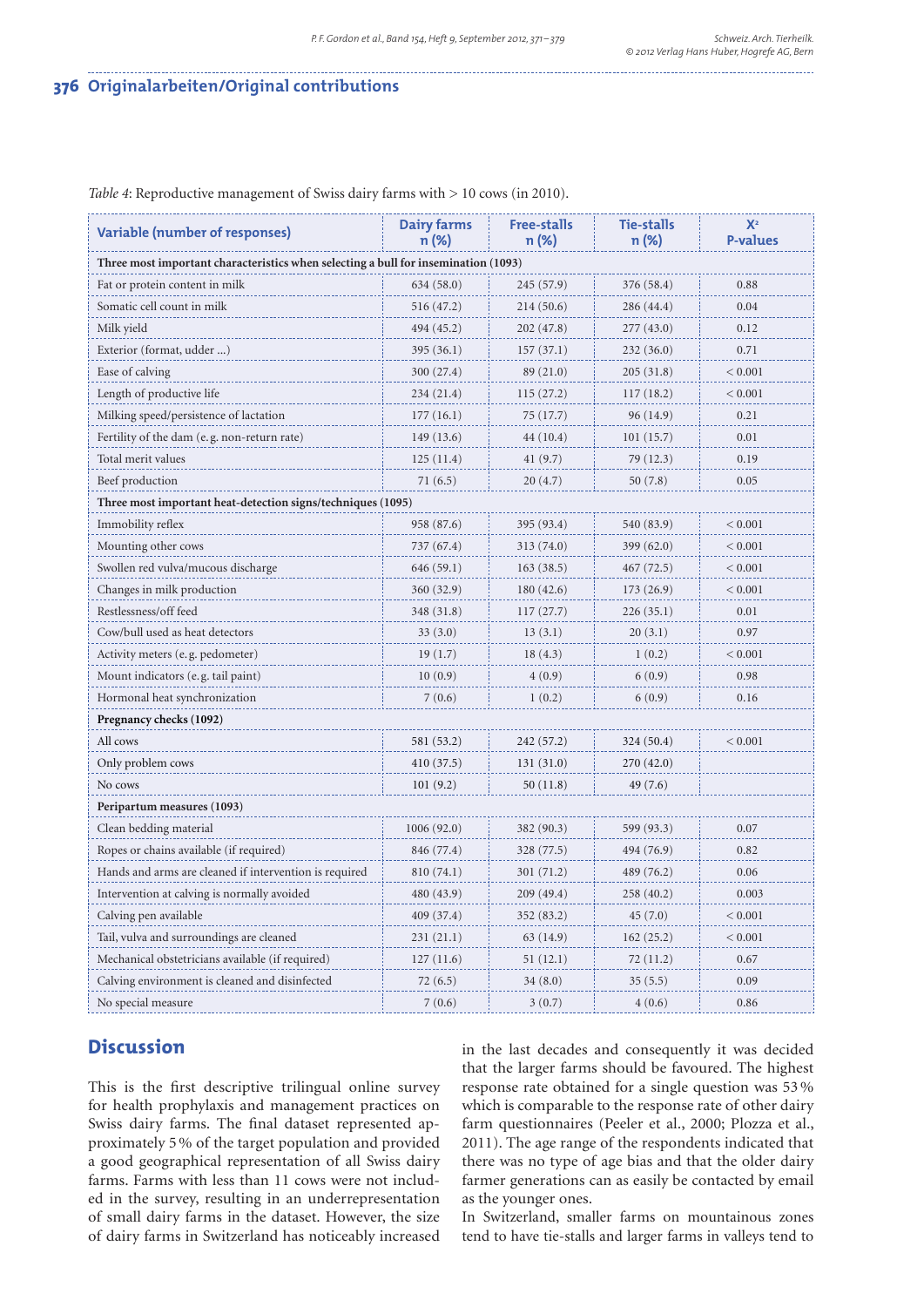|                                                                | <b>Dairy farms</b> | Free-stalls | <b>Tie-stalls</b> | $X^2$             |  |
|----------------------------------------------------------------|--------------------|-------------|-------------------|-------------------|--|
| <b>Variable (number of responses)</b>                          | $n (\%)$           | n (%)       | n (%)             | <b>P-values</b>   |  |
| Cessation of milking (1187)                                    |                    |             |                   |                   |  |
| Gradual                                                        | 615(51.8)          | 188(42.0)   | 410(58.0)         | ${}< 0.001$       |  |
| Abrupt                                                         | 572 (48.2)         | 260(58.0)   | 297 (42.0)        |                   |  |
| Dry-cow antibiotic treatment (1158)                            |                    |             |                   |                   |  |
| Blanket                                                        | 643 (55.5)         | 251 (57.7)  | 375(54.1)         | 0.38              |  |
| Selective                                                      | 444 (38.3)         | 156 (35.9)  | 277 (40.0)        |                   |  |
| No treatment                                                   | 71(6.1)            | 28(6.4)     | 41(5.9)           |                   |  |
| Dry-cow internal teat sealant application (823)                |                    |             |                   |                   |  |
| Blanket                                                        | 47 (5.7)           | 23(7.1)     | 21(4.3)           | 0.001             |  |
| Selective                                                      | 110(13.3)          | 58 (17.8)   | 49 (10.3)         |                   |  |
| No treatment                                                   | 666 (80.9)         | 244 (75.1)  | 408(85.4)         |                   |  |
| Hygiene measures taken at milking (1171)                       |                    |             |                   |                   |  |
| Hand washing before milking                                    | 935 (79.8)         | 330 (76.2)  | 585 (82.9)        | 0.006             |  |
| Clean clothing                                                 | 686 (58.5)         | 249 (57.5)  | 418 (59.2)        | 0.57              |  |
| Hand cleaning during milking                                   | 350 (29.8)         | 177(40.9)   | 167(23.7)         | ${}_{< 0.001}$    |  |
| Apron                                                          | 195(16.6)          | 133(30.7)   | 57(8.1)           | ${}_{0.001}$      |  |
| Rubber gloves                                                  | 143 (12.2)         | 98 (22.6)   | 39(5.5)           | < 0.001           |  |
| No special measures                                            | 115(9.8)           | 22(5.1)     | 87 (12.3)         | ${}_{0.001}$      |  |
| Milking procedures (1184)                                      |                    |             |                   |                   |  |
| First teat cleaning and then fore-milking                      | 528 (44.5)         | 173(39.0)   | 344 (48.6)        | < 0.001           |  |
| First fore-milking and then teat cleaning                      | 431 (36.4)         | 192 (43.2)  | 224 (31.6)        |                   |  |
| Only teat cleaning                                             | 203 (17.1)         | 76 (17.1)   | 122(17.2)         |                   |  |
| Only fore-milking                                              | 16(1.3)            |             | 16(2.3)           |                   |  |
| Neither teat cleaning nor fore-milking                         | 6(0.5)             | 3(0.7)      | 2(0.3)            |                   |  |
| Teat cleaning material used (1165)                             |                    |             |                   |                   |  |
| Wet towels with disinfectant                                   | 485 (41.6)         | 203(45.6)   | 271 (39.3)        | 0.03              |  |
| Single use paper                                               | 449 (38.5)         | 175 (39.3)  | 267(38.8)         | 0.84              |  |
| Wood wool                                                      | 341 (29.2)         | 81 (18.2)   | 250 (36.3)        | ${}_{\leq 0.001}$ |  |
| Washable towel                                                 | 41(3.5)            | 23(5.2)     | 16(2.3)           | 0.01              |  |
| Wet towels without disinfectant                                | 33(2.8)            | 10(2.2)     | 21(3.0)           | 0.41              |  |
| No material is used                                            | 17(1.4)            | 5(1.1)      | 11(1.6)           | 0.50              |  |
| Post-milking teat disinfection (1175)                          |                    |             |                   |                   |  |
| Teat dipping                                                   | 750 (63.9)         | 320 (72.2)  | 406 (58.0)        | < 0.001           |  |
| Teat spray                                                     | 165(14.0)          | 74 (16.7)   | 88 (12.6)         |                   |  |
| None                                                           | 260(22.1)          | 49 (11.1)   | 206 (29.4)        |                   |  |
| California Mastitis Test positive cows milking strategy (1173) |                    |             |                   |                   |  |
| Milked last                                                    | 549 (46.8)         | 77 (17.4)   | 461(65.5)         | < 0.001           |  |
| Milked with a different milking unit                           | 375 (31.9)         | 179(40.5)   | 184(26.1)         |                   |  |
| Milking unit is rinsed                                         | 107(9.1)           | 84 (19.0)   | 22 (3.1)          |                   |  |
| Milking unit is disinfected                                    | 38 (3.2)           | 33(7.4)     | 5(0.7)            |                   |  |
| No special strategy                                            | 104(8.8)           | 68 (15.4)   | 31(4.4)           |                   |  |

*Table 5*: Udder health management of Swiss dairy farms with > 10 cows (in 2010).

have free-stalls. Open stalls, which have been associated with improved ventilation, healthy animals and less investment costs were only used on 3 % of the tie-stalls and 75 % of the free-stalls.

Swiss farmers mainly vaccinate dairy cattle up to 3 years of age against *Clostridium chauvoei* before the alpine grazing season begins, which can explain why farms with a tie-stall (which are more frequent on mountainous zones) used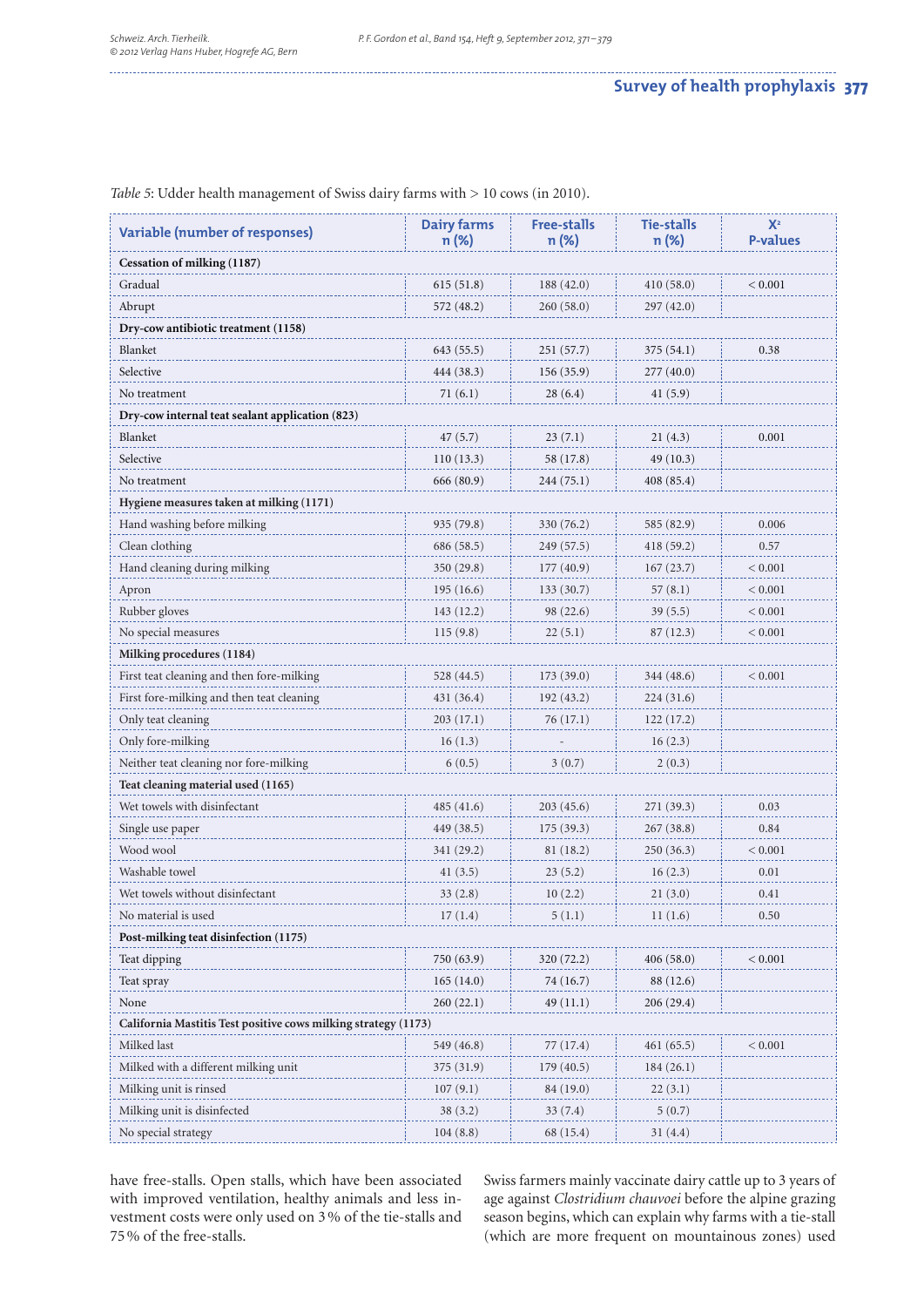this vaccine more frequently. Regular functional claw trimming (e.g. twice yearly) is considered to be an excellent mean of monitoring claw health and to control lameness problems. However, the results of this survey indicated that most farmers carried out claw trimming once a year. The increasing restrictions on the use of antibiotics and the appearance of antibiotic resistant bacterial strains (Roesch et al., 2006) lead farmers to consider alternative treatments. A study performed on Swiss organic dairy farms showed that in 1997/98 alternative veterinary methods were at least partially used on 36 % of the farms (Busato et al., 2000). The effectiveness of these methods and specially homeopathy is very controversial in the scientific community (Jonas et al., 2003). Nevertheless, in this study 57 % and 51 % of the farmers reported to use herbal medicine and homeopathy respectively, indicating that an increasing number of dairy farmers are turning towards these alternative methods.

Overfeeding dairy cows during the dry period is considered as a mismanagement of energy feeding in dairy rations. Cows that increase in body condition during the dry period are more susceptible to metabolic diseases (Rukkwamsuk et al., 1999). However, most of the farmers reported that their cows gained body condition during the dry period, indicating a lack of information and awareness towards this prophylactic measure.

The benefits of using blanket dry cow therapy at drying off have been described in the literature (Halasa et al., 2009; Williamson et al., 1995). However, few farmers reported to use blanket dry cow antibiotic treatments (56 %) or blanket internal teat sealant treatments (6 %) at drying off. To prevent the introduction of bacteria into the teat canal, fore-milking should be carried out before teat cleaning. However, only 36 % of the farmers followed

#### **Recensement de base quant à la prophylaxie sanitaire et aux mesures de management dans les exploitations laitières suisses**

Les mesures de prophylaxie jouent un rôle important dans le succès des programmes sanitaires pour les troupeaux laitiers. On sait toutefois peu de chose sur le genre et l'extension de ces mesures dans les exploitations laitières suisses. Le but principal de cette étude était d'obtenir une vue générale des principales mesures préventives qui sont acutellement prises dans les exploitations. En mars 2011 un questionnaire online de 75 questions a été adressé à 2285 producteurs de lait suisses choisis au hasard. Le taux de retour se montait, selon les questions, entre 35 % et 53 % . On a comparé les réponses provenant des exploitations avec stabulation entravée ( $n = 739$ ) à celles des stabulations libres (n = 458). Des traitement homéopathiques étaient utilisés par 51 % des producteurs et 94 % d'entre

this recommendation. Cows should be kept standing after milking (e. g. by offering them feed) but only 47 % of the farmers took any special measure to prevent the cows from lying down.

Depending on the circumstances of each farm, dairy farmers have to constantly decide which are the best management practices and prophylactic strategies for their animals. The results from this survey have revealed some significant differences between the two different housing systems. In addition, it has been shown that some of the prophylactic measures which are considered to be most effective in maintaining a healthy herd are not always implemented by the farmers. Future health control programs should emphasise the importance of health prophylaxis and raise awareness on the benefits of a good dairy health management. The good response rate of this survey indicated that farmers are willing to participate in surveys and are eager for information and advice regarding dairy health control programs.

## **Acknowledgements**

The study was funded by the Swiss Federal Veterinary Office and supported by Swissgenetics and the Swiss Milk Producers association. The authors would like to thank the students from the Swiss College of Agriculture for their collaboration and all the farmers who kindly completed the questionnaire. In addition, we would like to acknowledge the TSM Trust Ltd., Dirk Strabel (Swiss Bovine Health Service), Andreas Häberli (Inforama Rütti) and Marc Kirchhofer (Clinic for Ruminants, University of Bern) for their advice and valuable input.

## **Un'indagine basata sulla profilassi sanitaria e sulle misure di gestione nelle aziende svizzere di bestiame da latte**

Misure sanitarie preventive, svolgono un ruolo importante nel successo dei programmi sanitari nelle mandrie di bestiame da latte. Purtroppo si conosce poco sulla natura e la portata di tali misure nelle aziende da latte svizzere. L'obiettivo principale di questo studio era di sviluppare un quadro generale delle più importanti misure preventive che sono attualmente in corso nelle aziende agricole. Nel marzo 2011 un sondaggio online di 75 domande è stato inviato a caso a 2'285 produttori di latte svizzeri. Il tasso di risposta è stato in funzione della domanda e si situava tra il 35 e il 53 %. In questo studio, sono state confrontate le risposte tra le aziende di allevamento di bovini da latte a stabulazione fissa (n = 739) e quelle a stabulazione libera (n = 458). Sono stati utilizzati nel 51 % dei casi i trattamen